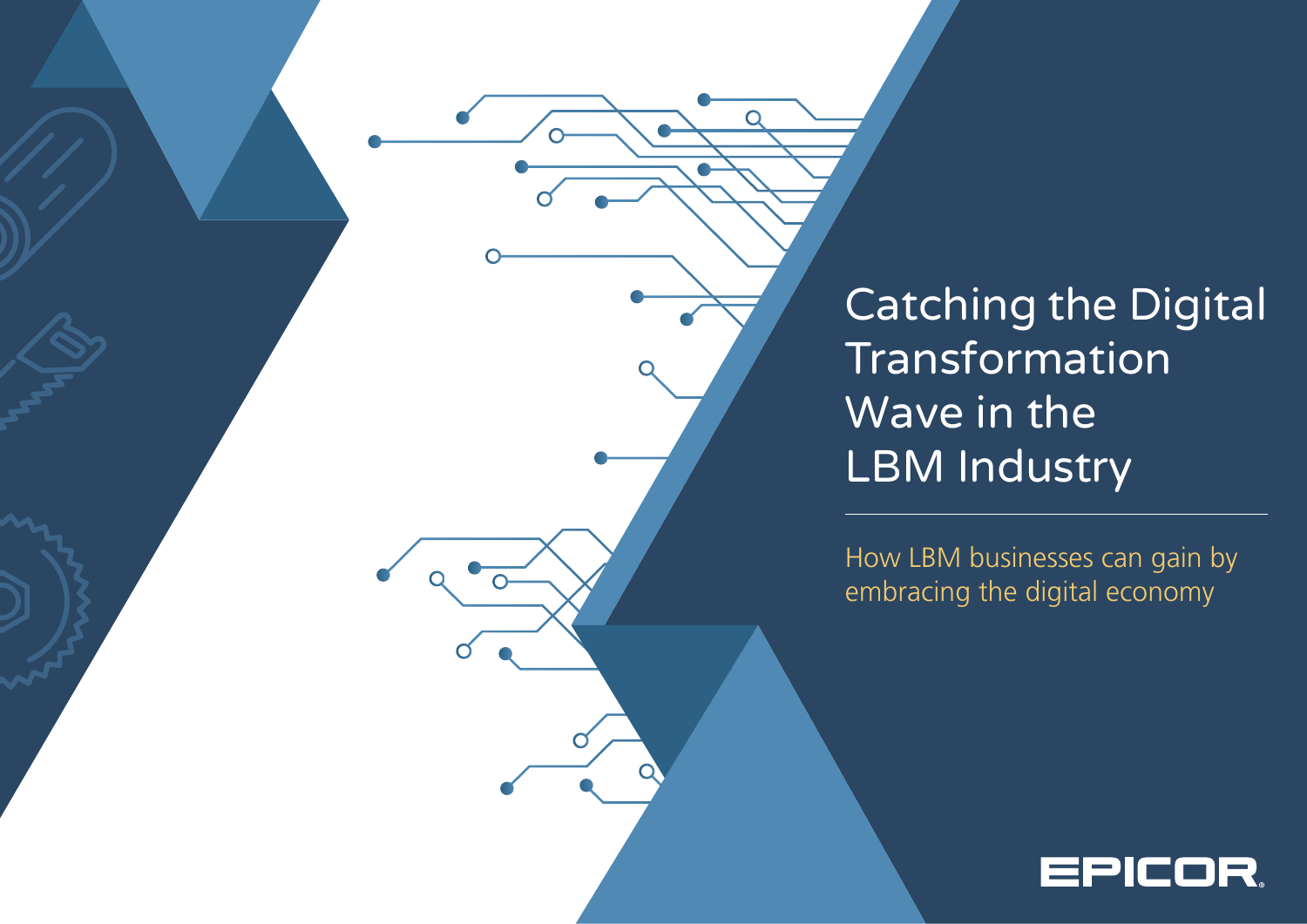# What's Inside

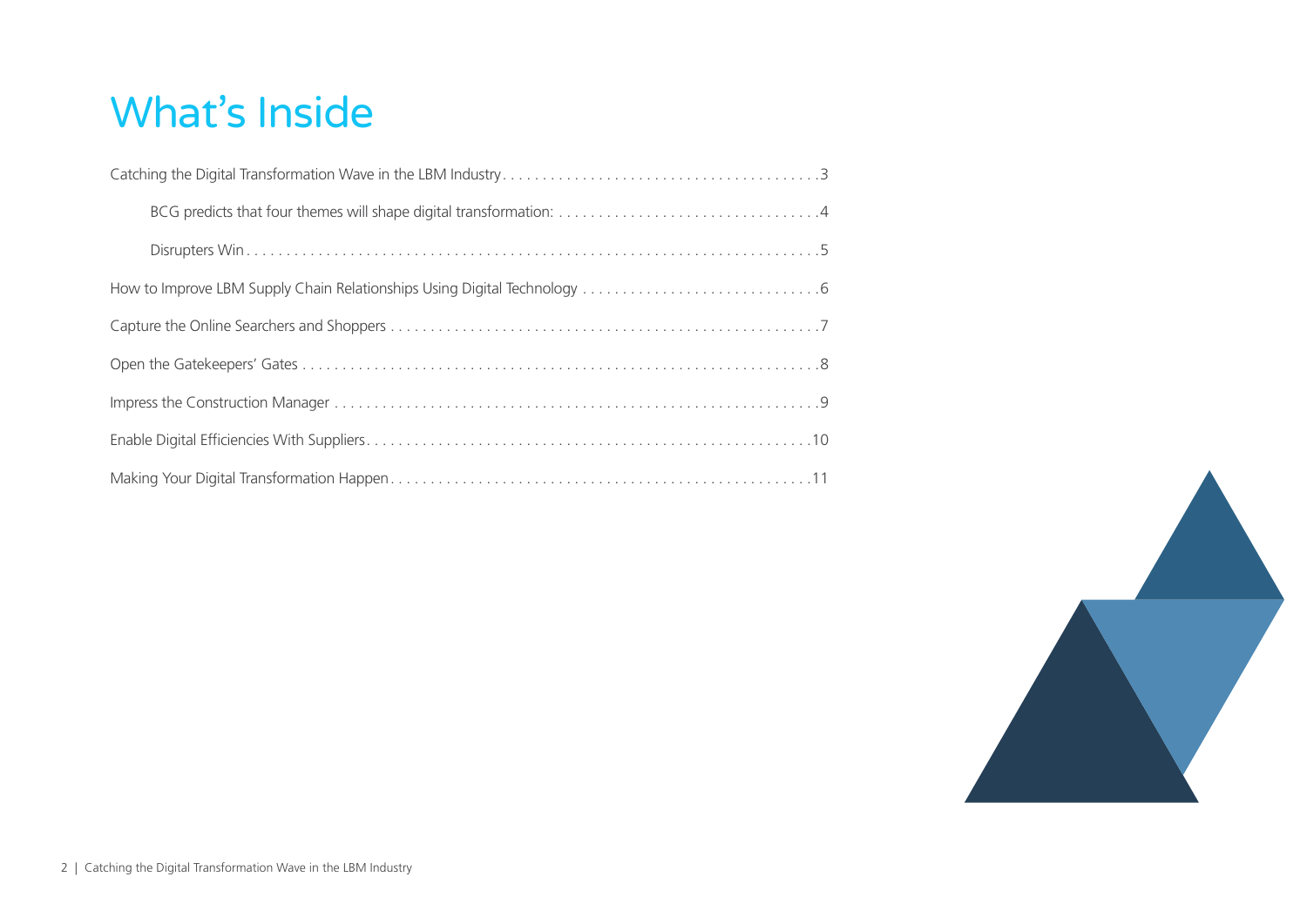#### <span id="page-2-0"></span>Catching the Digital Transformation Wave in the LBM Industry

Digital strategies abound in the lumber and building materials (LBM) industry. As a distributor or pro dealer of LBM products, you're literally stuck in the middle of the LBM producers trying to establish channels directly to consumers. And, customers are increasingly looking for the convenience and perceived bargains of buying online.

Boston Consulting Group (BCG) has this advice for LBM producers—aka your suppliers: "Although building materials producers have thrived in the past by following a conservative strategy that did not chase the latest trends, such an approach could become a recipe for failure in the near future. Simply put, sticking with the traditional distribution model is no longer an option in the digital economy."

Online shopping habits of consumers has upped the ante for LBM pro dealers and retailers alike. There has been a clear shift and strong interest demonstrated for buying building materials online. The Census Bureau reports that Lumber & Other Construction Materials eCommerce grew from 2% of all sales in 1999 to 13.4% by 2016. That's more than the general average of 9.3%--and too large a chunk of sales to ignore.

1 Burfeiend, Heck, Gross, and Rahne, "Bringing Digital Disruption to Building Materials – Reinventing the Customer Journey," Boston Consulting Group, Nov. 2015.

2 Salandro, Vincent. "E-Commerce: The Future of LBM?", *ProSales Magazine*, Sept. 17, 2018.

Click here to read Overcoming the Amazon [Effect: How LBM businesses can win big by](https://lbmjournal.com/white-paper-overcoming-the-amazon-effect/)  doing what the online retailers can't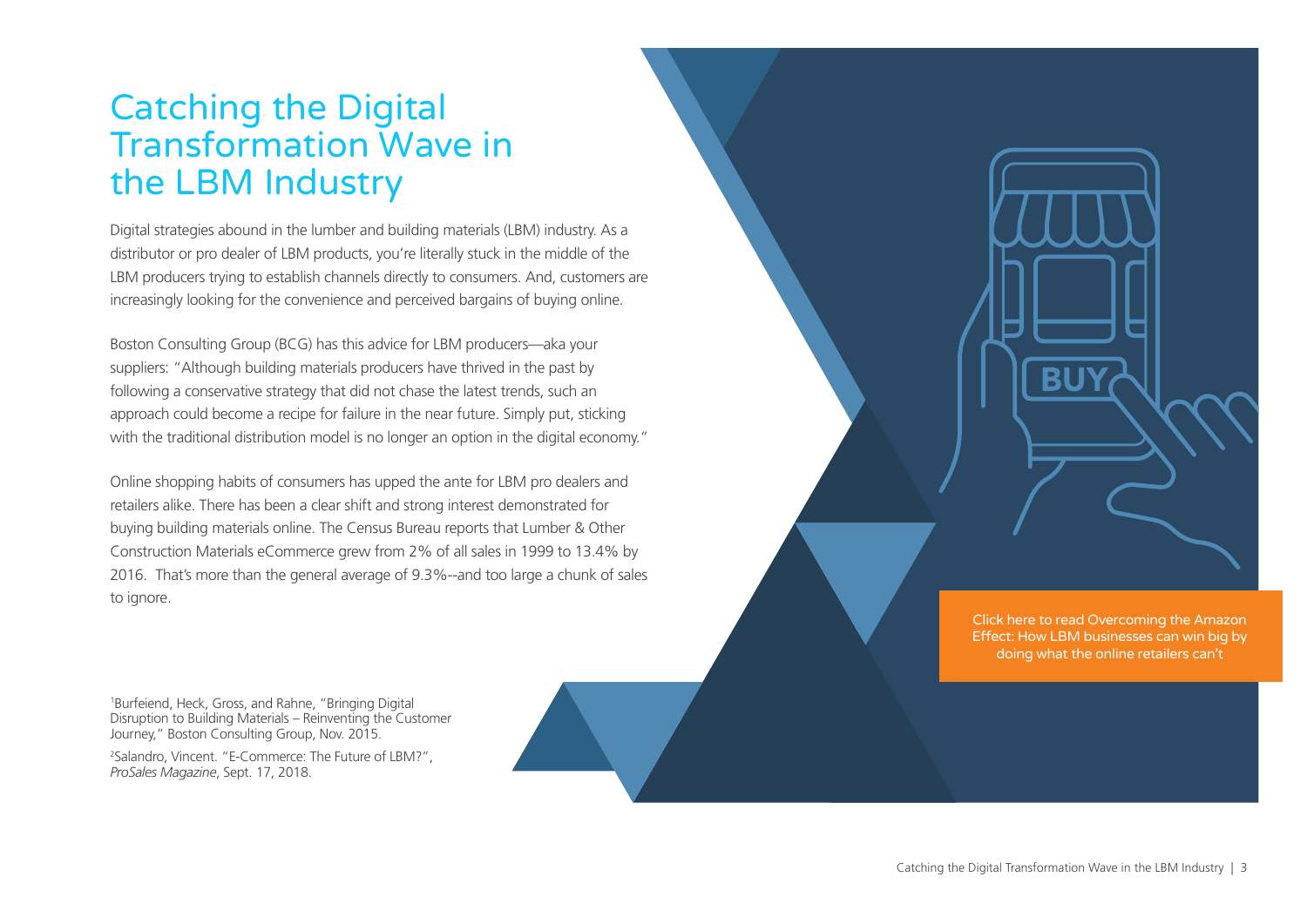#### <span id="page-3-0"></span>BCG predicts that four themes will shape digital transformation:<sup>1</sup>



**Mobile and Real-Time Information**—the ability to access information about products, stock, and deliveries from the jobsite anywhere, anytime.

**Multichannel Customer Journey**—access to information at a physical location—by phone, on the web, and on mobile devices.

**Quick, Direct Access**—fast in-store and online access to information.

**BIM in the cloud**—Building Information Modeling (BIM) accessible by anyone on browsers or mobile devices.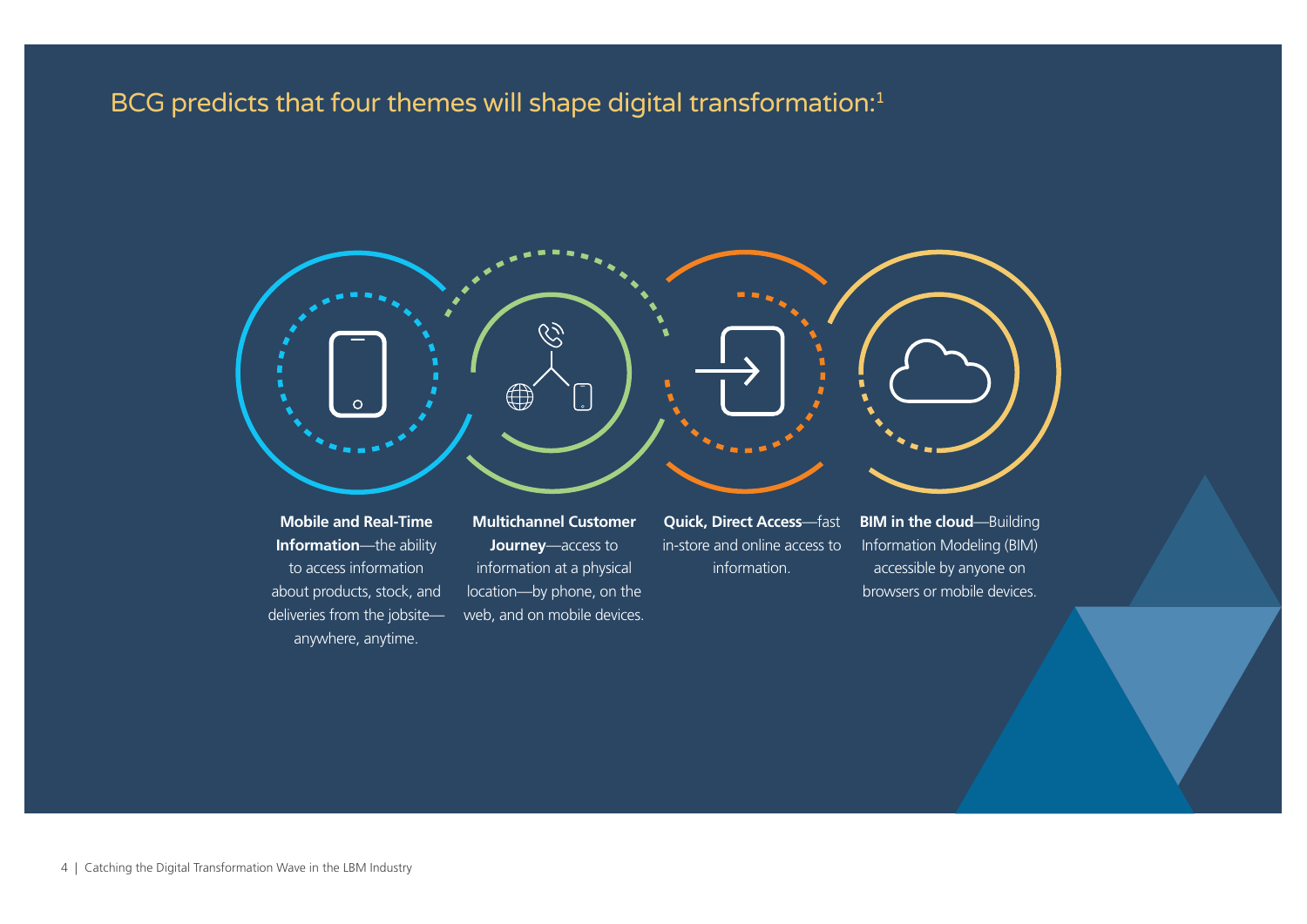#### <span id="page-4-0"></span>**Disrupters Win**

In a transforming marketplace, the winners tend to be the disrupters. Epicor is uniquely positioned to help push you to the front of the line of this disruption by offering our insights, advice, and capabilities to help you navigate the digital transformation.

This eBook explores multiple paths to going digital, provides words of advice from experts, and offers examples of successful digital implementations. We also look at two prerequisites for going digital in your operations:

- **1. Relationships**—Your personal, one-to-one relationships with the people up and down the supply chain are critical to the success of digitization initiatives.
- **2. Platform**—The right computing infrastructure is the foundation for your digital initiatives and helps improve those critical personal relationships.

Winners tend to be the disrupters—not the disrupted. Epicor wants to help you be on the leading edge of this wave of disruption.

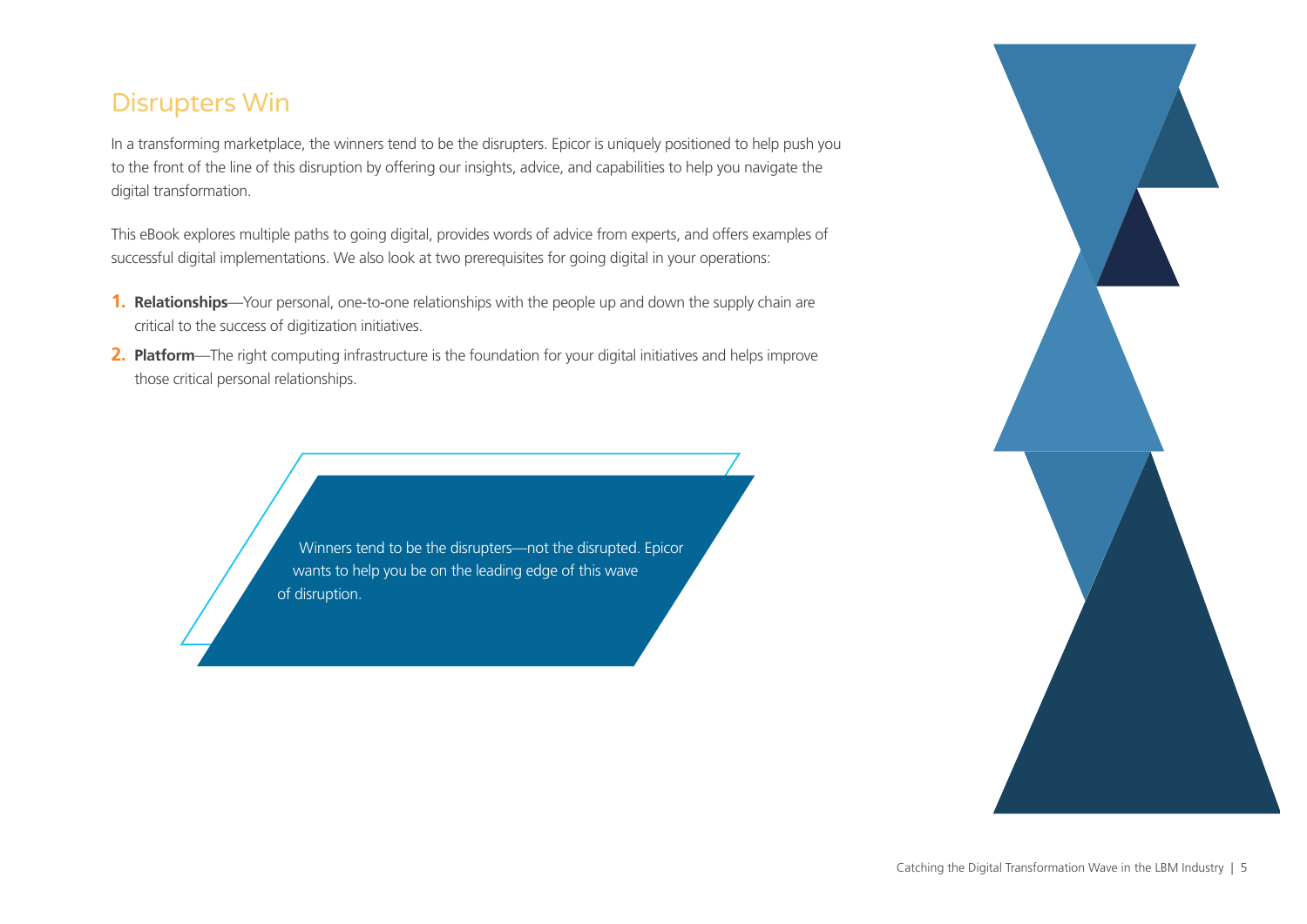<span id="page-5-0"></span>**We've even given our contractors Epicor**® **BisTrack**™ **analytics, because we believe we can help them attract new business.**

> —Leah Borsting, HPM Building Supply

#### How to Improve LBM Supply Chain Relationships Using Digital Technology

Effective communication is key to good personal relationships and involves listening and understanding a person's needs. It requires accurate, thorough, and timely information and quick responses. That's essentially what business and automating through digitization is all about.

A good digital platform can help your company strengthen the buyer-seller relationship and personal relationships you have with customers to build loyalty. And, your digital platform will better engage with your potential buyers—the general contractors, builders' staff, and the DIYers who decide whether to buy your products and services.

Remember, Amazon treats all customers the same, but you don't have to.

 Effective communication—it's what automating through digitization is all about.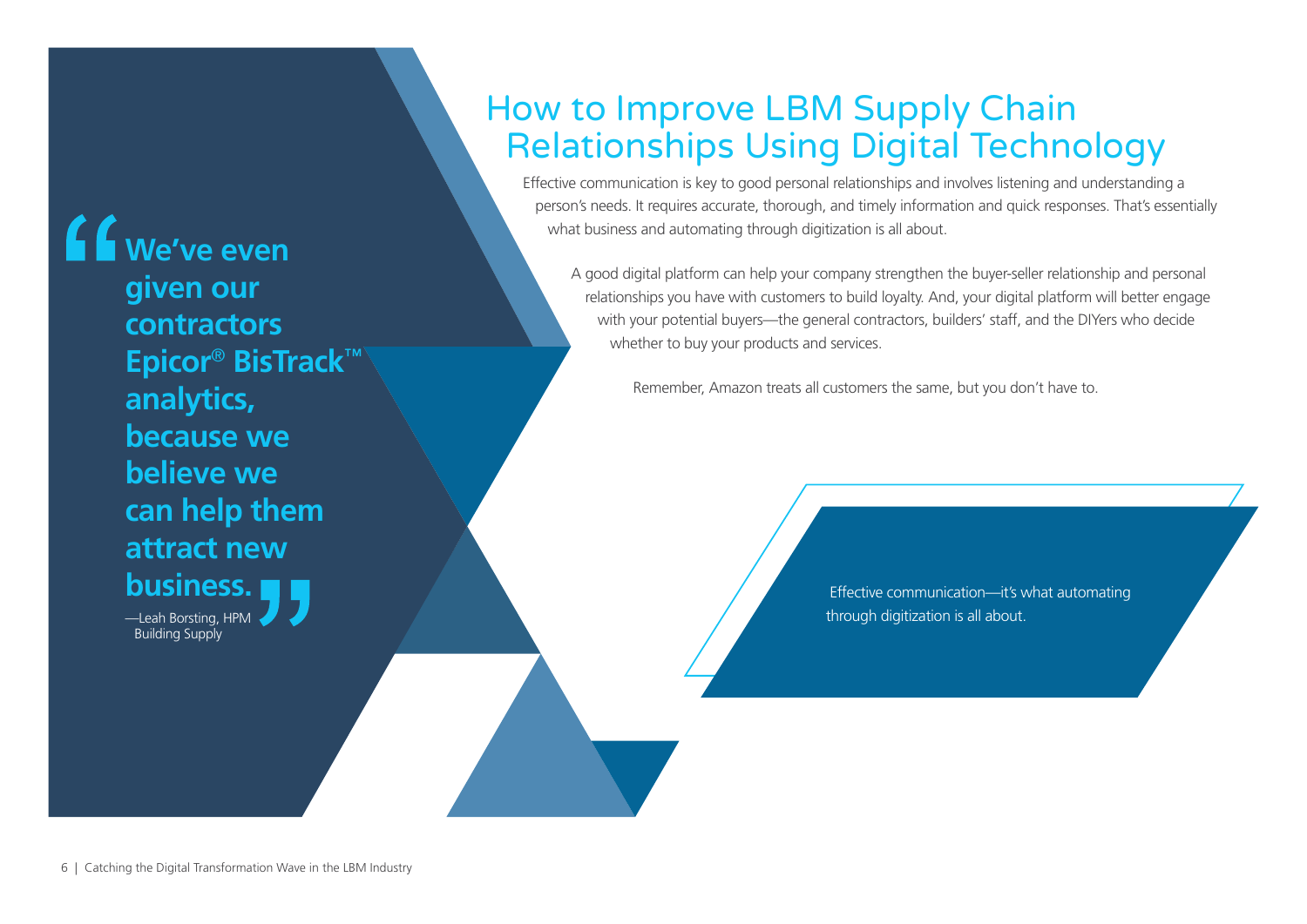#### <span id="page-6-0"></span>Capture the Online Searchers and Shoppers

"Investing in their digital presence is one of the best things LBM dealers can do," says Kristie Vincent of Therma-Tru. "So many consumers start their search online for product information and to find stores to visit, so it's critical for LBM dealers to show up in that initial search. 3 "

With online wholesalers like BuilderPro and BuildersChoice, it's easy to find product information and retail pricing for most building materials. And your customers—and potential customers—will do just that. Your challenge is to make it just as easy for online searches to find your company and products and demonstrate the benefits they'll get by buying from you.

Your digital strategy for eCommerce should include a website that's accessible from various devices, product and product descriptions, pricing, easy-to-use shopping carts, delivery or ship-to-store options, and payment options to help complete a good customer experience.

Don't forget to put some effort into search engine optimization (SEO) techniques and use targeted social media and online advertising to improve search rankings and drive the right traffic to your website.



Click here to learn how Sunpro integrates [with a co-op shop online and ship-to-store](https://www.epicor.com/en-us/resource-center/success-stories/default/sunroc-building-materials/)  service to give their customers access to tens of thousands of items online.

3 "Five Questions with: Kristie Vincent, Therma-Tru Corp." LBM Journal, Oct 22 2018.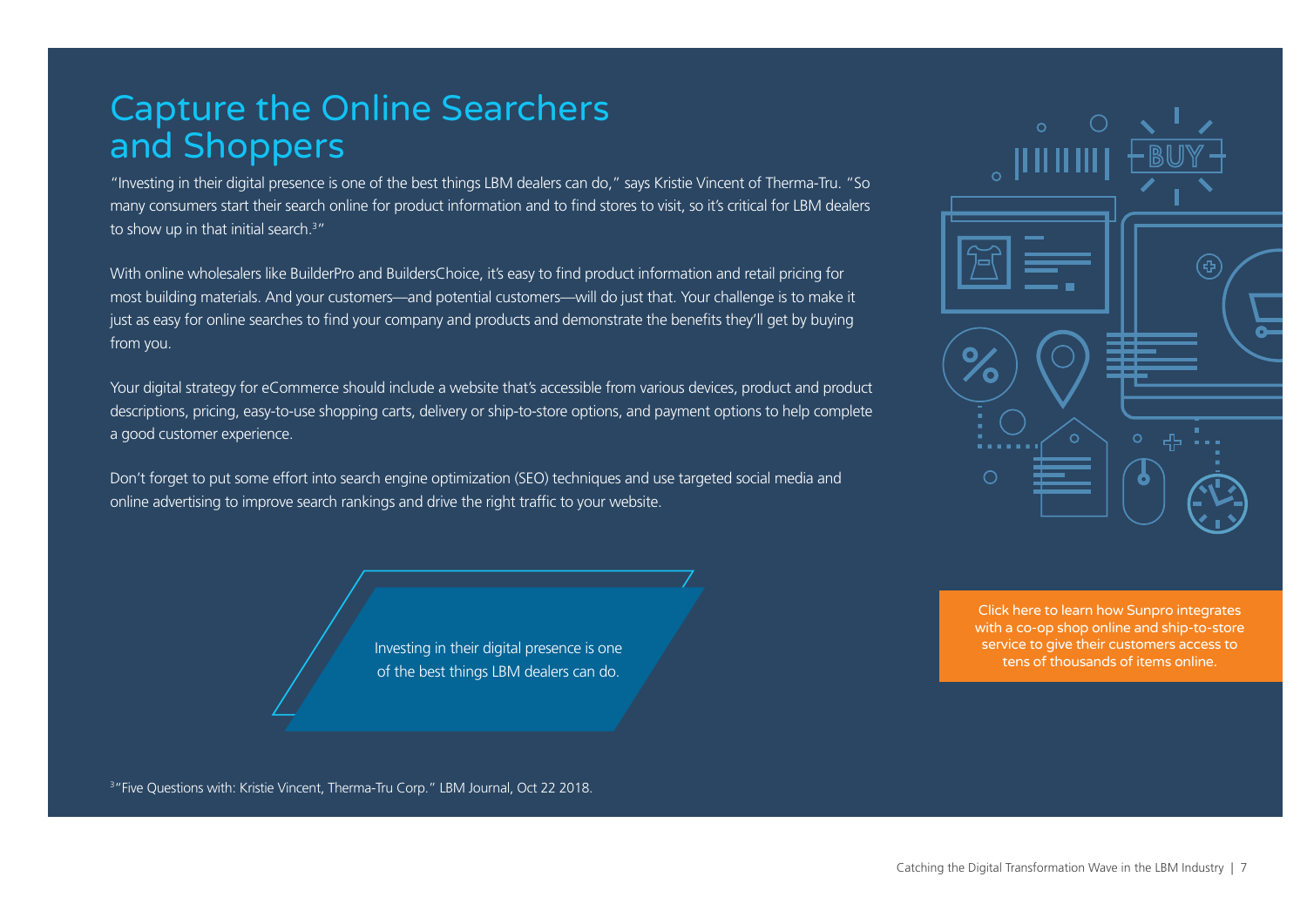<span id="page-7-0"></span>**Another great aspect of BisTrack software is the ability to integrate with third parties. It saves us time, reduces errors, and allows us to give customers a look and feel that they're familiar with. Whether it's a window quote or a whole house take-off, it gets delivered on our letterhead in the same manner with the same information that we always present.**

> —Michael Sonderman, Ridgefield Supply Company

4 Tobias, Michael, "Improve Relationships Between LBM Pro Dealers & Engineers," ProSales Magazine, July 8, 2019.

## Open the Gatekeepers' Gates

The gatekeepers in your builders' inner circle decide on construction methods, select the materials, and cut the purchase orders. Their influence on purchasing selection comes early and is difficult to change. It's important that you foster good relationships with them and communicate regularly about how your products and services—including digital capabilities—will make their jobs easier.

Don't ignore the architects, engineers, and designers involved in home building and renovation. They often specify modular components, energy efficient and green products, and architectural structures and finishings. Michael Tobias put it this way: "A successful pro dealer needs to formally target engineers outside the project, drawing attention in a passive way to information about products. 4 "

> LBM companies should also make a point of selling to a builder's purchasing manager, as they are also a gatekeeper and look for new ways to differentiate their company's latest offerings, be more cost-effective, and minimize loss.

Differentiate your business to gatekeepers by demonstrating your strengths in:

- $\blacktriangleright$  Product knowledge and local service
- $\blacktriangleright$  Take-offs and estimating
- X Value-added services such as precutting, pre-hanging, and panelizing
- $\blacktriangleright$  Fast and accurate orders through seamless interfaces with door,
- window, and kitchen ordering tools
- $\blacktriangleright$  Better pricing and mutual benefit due to Customer Stratification analysis
- Digital capabilities that will make their jobs easier

"Our goals with Customer Stratification are to better engage our customer so that their relationship with us—and ultimately their purchasing—increase as time goes on."

—Michael Townsend, Townsend Building Supply

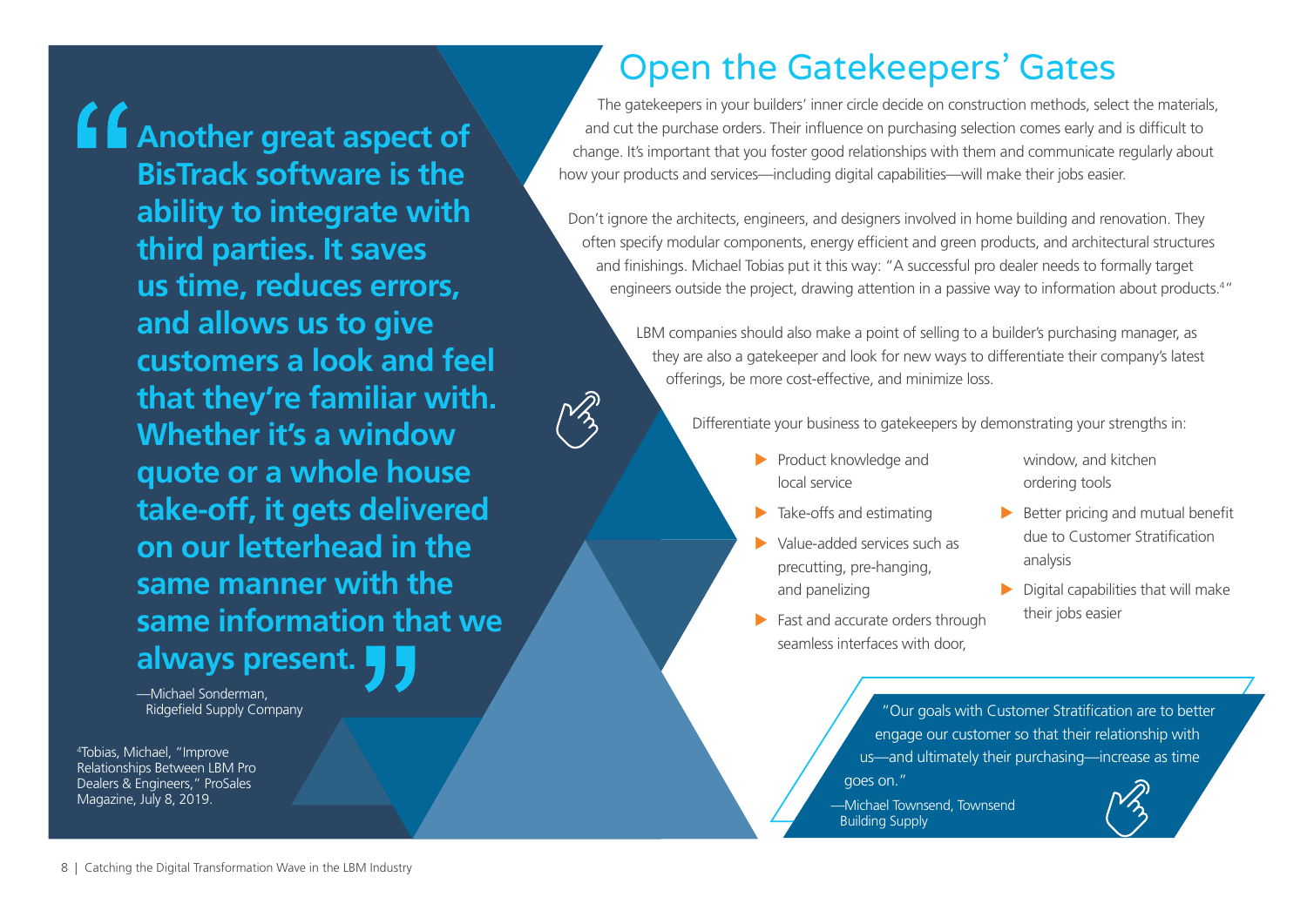### <span id="page-8-0"></span>Impress the Construction Manager

The construction manager may not select materials, but they may have a say in which suppliers are selected, because a great supplier makes their job easier in countless way. To satisfy a construction manager is to get materials to the right jobsite, in the right quantities, at the right time. Digital capabilities make it easy for you to impress your customers and quickly become their preferred supplier.

Helping to reduce loss is equally valuable to a construction manager who may be responsible for cost control and accounting for materials consumption. Precutting and packaging or kitting materials can help reduce jobsite waste, and your digital capabilities can help you provide these services and coordinate deliveries.

Construction managers are bound to inundate field sales reps on construction sites with questions. Be sure to arm your sales team with mobile devices and access to real-time information on your business system to answer questions immediately—without having to make a call or promise to send the information later.

> ["With Epicor BisTrack, we can send emails, notifications](https://www.epicor.com/en-us/resource-center/success-stories/moscow-pullman-building-supply/)  of when a delivery is going to arrive, and keep track of all crucial delivery data. Our customer satisfaction levels have really improved with the enhancements to our delivery process."

—Brandon Rucker, Moscow & Pullman Building Supply



**Equipped with BisTrack Cloud on tablets, our salespeople are able to immediately respond to customer questions on product availability, pricing, and delivery status. It has proven to be a valuable sales tool.**

> —Rick Vancil, Alexander Lumber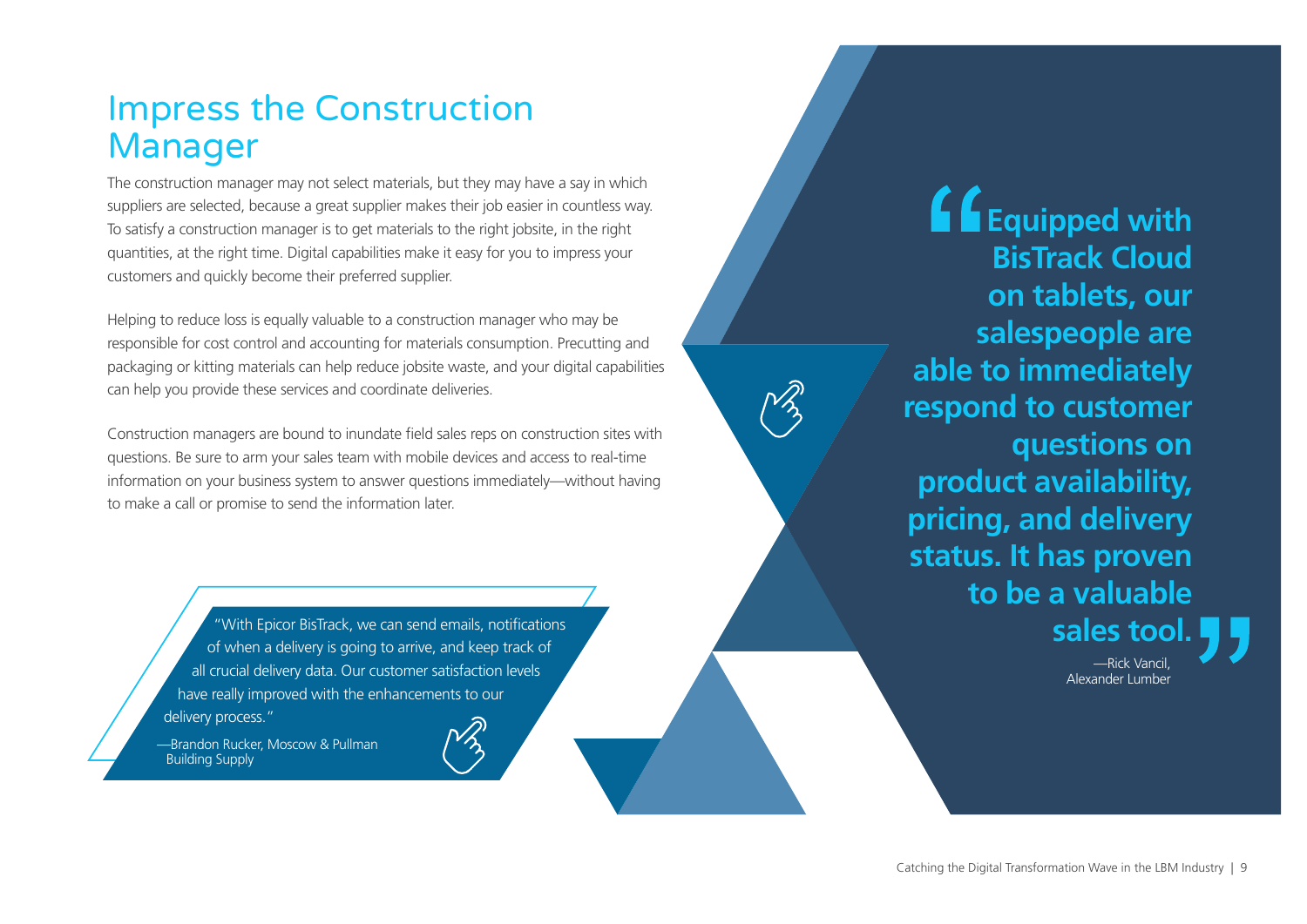## <span id="page-9-0"></span>Enable Digital Efficiencies With Suppliers

Five of the most commonly implemented supplier digitization strategies you can implement to make your supply chain management more efficient, collaborative, and mutually beneficial to your suppliers and your company include:

- **1. Co-op and Buying Group EDI Interfaces**—Epicor® BisTrack™ provides seamless EDI interfaces to the major LBM co-ops and buying groups so that your purchasing and receiving staff are efficient.
- **2. Purchasing Automation**—For LBM purchases not conducted through an EDI interface, Epicor BisTrack AP Automation can help. The module uses OCR on scanned supplier invoices to extract information and automatically match invoices to purchases—saving hours of data entry and filing time.
- **3. Rebate Management**—Supplier rebate management can be complex—often requiring full-time management. Epicor BisTrack automates the process, and you can build the anticipated rebate into your pricing, do cost averaging adjustments, and quickly match rebates to each order in BisTrack.
- **4. Market Value Intelligence and Purchasing**—Speed negotiations by providing your purchasing staff with the latest market intelligence on commodity pricing. Epicor BisTrack provides interfaces to services such as BuyMetrics® and Random Lengths.
- **5. Vendor Inventory Collaborations**—Epicor BisTrack supports inventory locations and status at your vendors' sites so that you can implement inventory management strategies such as Vendor Managed Inventory (VMI) and Advance Shipping Notice (ASN).

—Leah Borsting, HPM Building Supply "Because we interact with thousands and thousands of suppliers to support our various businesses, it's important for us to adopt efficiency wherever possible. BisTrack AP Automation has saved each AP team member as many as eight hours per week on invoice entry. I do[n't know wh](https://www.epicor.com/en-us/resource-center/success-stories/hpm-building-supply/)y any business would hesitate to do it."

"Managing our rebates in Epicor BisTrack software saves us a whole lot of work and effort in spreadsheets. We have been able to reallocate much of our AP and rebate management staff."

—David Archutick, Consolidated Gypsum and Roofing Supply

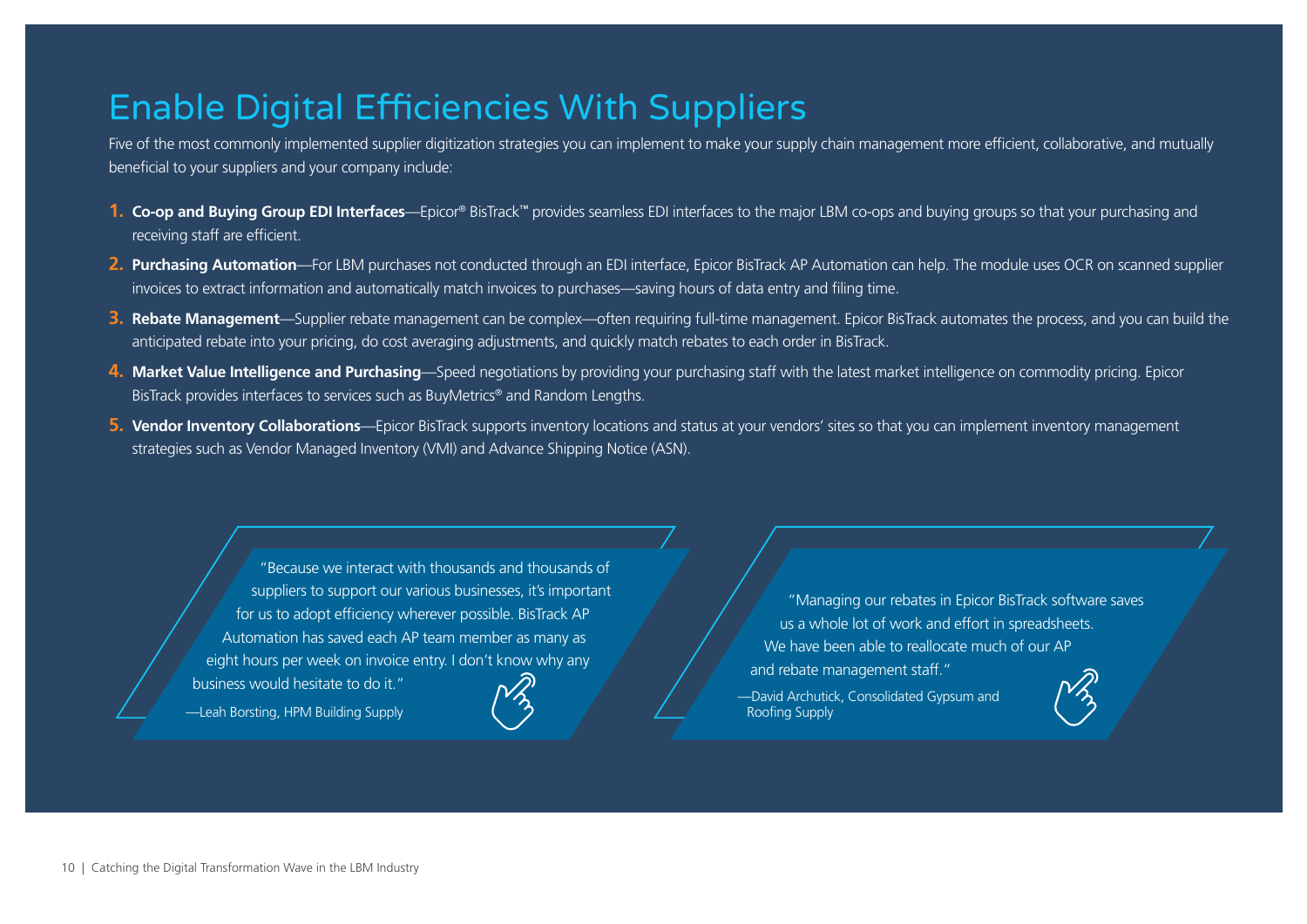#### <span id="page-10-0"></span>Making Your Digital Transformation Happen

This eBook has laid out digital initiatives you can undertake to improve business relationships and supply chain efficiencies—both upstream and downstream of your role in the LBM supply chain. BCG lists five imperatives for success in your digital transformation:

> Make digital transformation a C-level priority

Establish an independent digital unit

Implement digital ideas effectively technologies, and more

Measure the results

3 Burfeiend, Heck, Gross, and Rahne, "Bringing Digital Disruption to Building Materials – Reinventing the Customer Journey," Boston Consulting Group, Nov